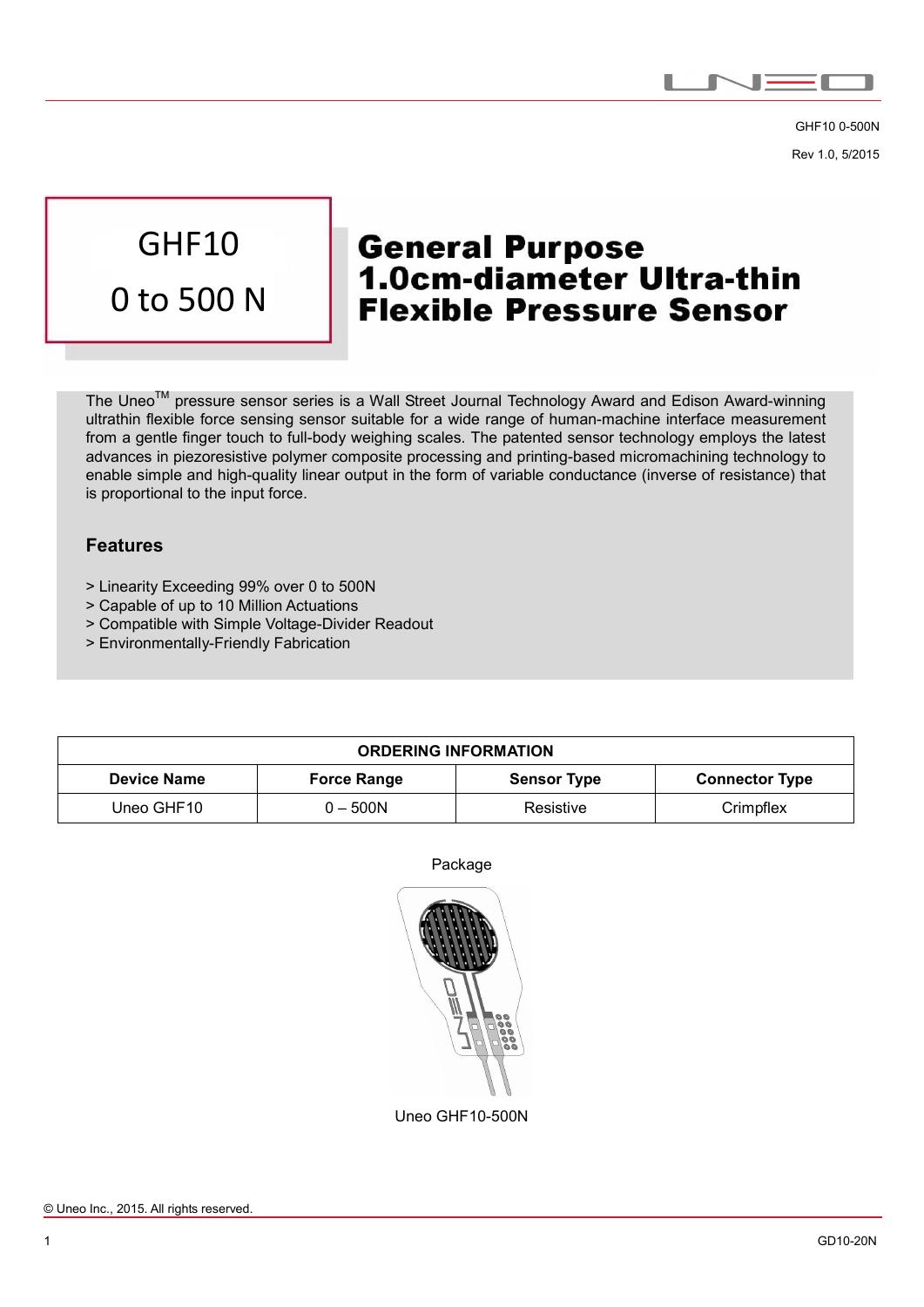## Operating Characteristics

 $\overline{a}$ 

| <b>Characteristic</b>        | Symbol         | Min | <b>Typ</b> | Max | <b>Unit</b> |
|------------------------------|----------------|-----|------------|-----|-------------|
| Force Range <sup>(1)</sup>   | $F_{OP}$       | 0   |            | 500 | N           |
| Linearity $^{(2)}$           |                |     | 0.99       |     |             |
| Repeatability <sup>(3)</sup> |                |     |            | ±2  | $\%$        |
| Hysteresis <sup>(4)</sup>    |                |     |            | ±2  | %           |
| Drift <sup>(5)</sup>         |                |     |            | 6   | $%$ /log(s) |
| Response Time <sup>(6)</sup> | t <sub>R</sub> |     |            | 0.1 | ms          |

Table 1. Operating Characteristics (TA = 25°C unless otherwise noted, F is positive)

1. The equivalent pressure on sensor can be computed as the force on sensing area divided by the sensor area.

- 2. Linearity indicates how well force vs. sensor conductance is correlated linearly. It is computed by taking the coefficient of determination, or  $R^2$ , of measurements in sensor's operating force range.
- 3. Repeatability accounts for how well the sensor can reproduce a reading when the same force is applied within the rated operating force range. Uneo™ sensor is manufactured to minimize need for additional sensor pre-conditioning.
- 4. Hysteresis is the difference between sensor output values when force is added or removed continuously from the sensor. The value is defined by the maximum difference in sensor output values, at the same force, during the loading and unloading of force in the rated operating force range.
- 5. Drift is the gradual shift the sensor output while the sensor is subjected to a fixed force, and is defined as percentage of shift relative to initial reading over time. Typically, the sensor conductance will increase gradually with time, so such factor should be considered to derive accurate force measurement.
- 6. Response time  $(t_R)$  is defined as the time for the incremental change in the output to get from 10% to 90% of the final value when subjected to a change in applied force.

### Maximum Ratings

Table 2. Maximum Ratings

| Rating                       | Symbol | Value          | Unit   |
|------------------------------|--------|----------------|--------|
| Storage Temperature          | l stg  | $-40$ to $+85$ | $\sim$ |
| <b>Operating Temperature</b> |        | 0 to $+40$     | $\sim$ |

Operating beyond the specified limits could change the sensor output characteristic permanently.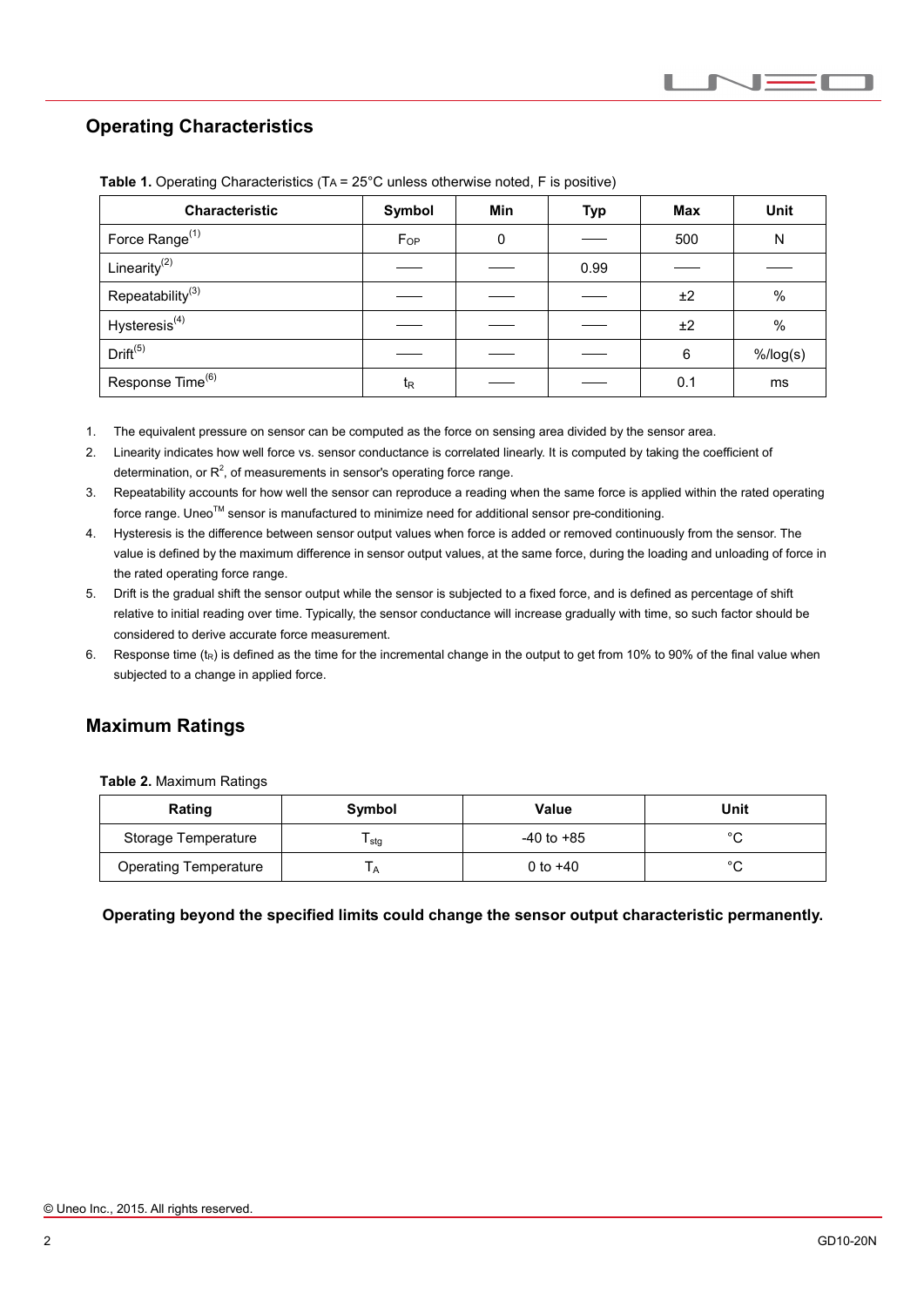

### Measurement Circuit

 $\overline{a}$ 

Two methods to measure UNEO sensor is shown below:

1. Using an operational amplifier (OP-AMP) in an inverting configuration to obtain a voltage output that varies linearly with respect to force input.



2. Using a fixed resistor R1 in a voltage divider configuration for an output V2 that increases with respect to added force.





Note:

1. R1 is 1Kohm to 100Kohm

2. V2 is 0 to +Vr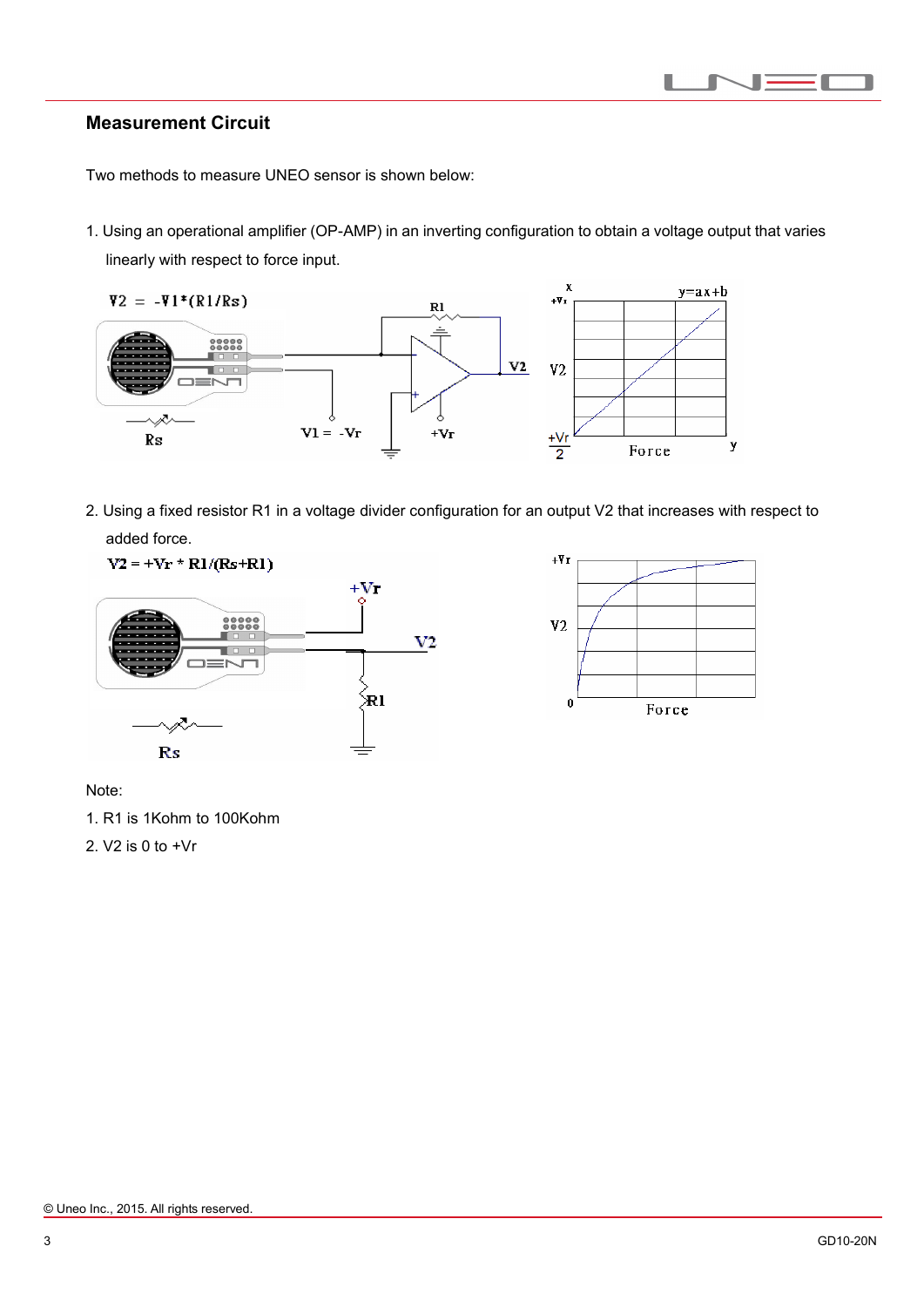

## Dimension

 $\overline{a}$ 

| <b>DIM</b> | <b>Millimeters</b> |  |
|------------|--------------------|--|
| Д          | 10.3               |  |
| B          | 16                 |  |
| C          | 27                 |  |
| D          | 0.17               |  |
| F          | 2.54               |  |